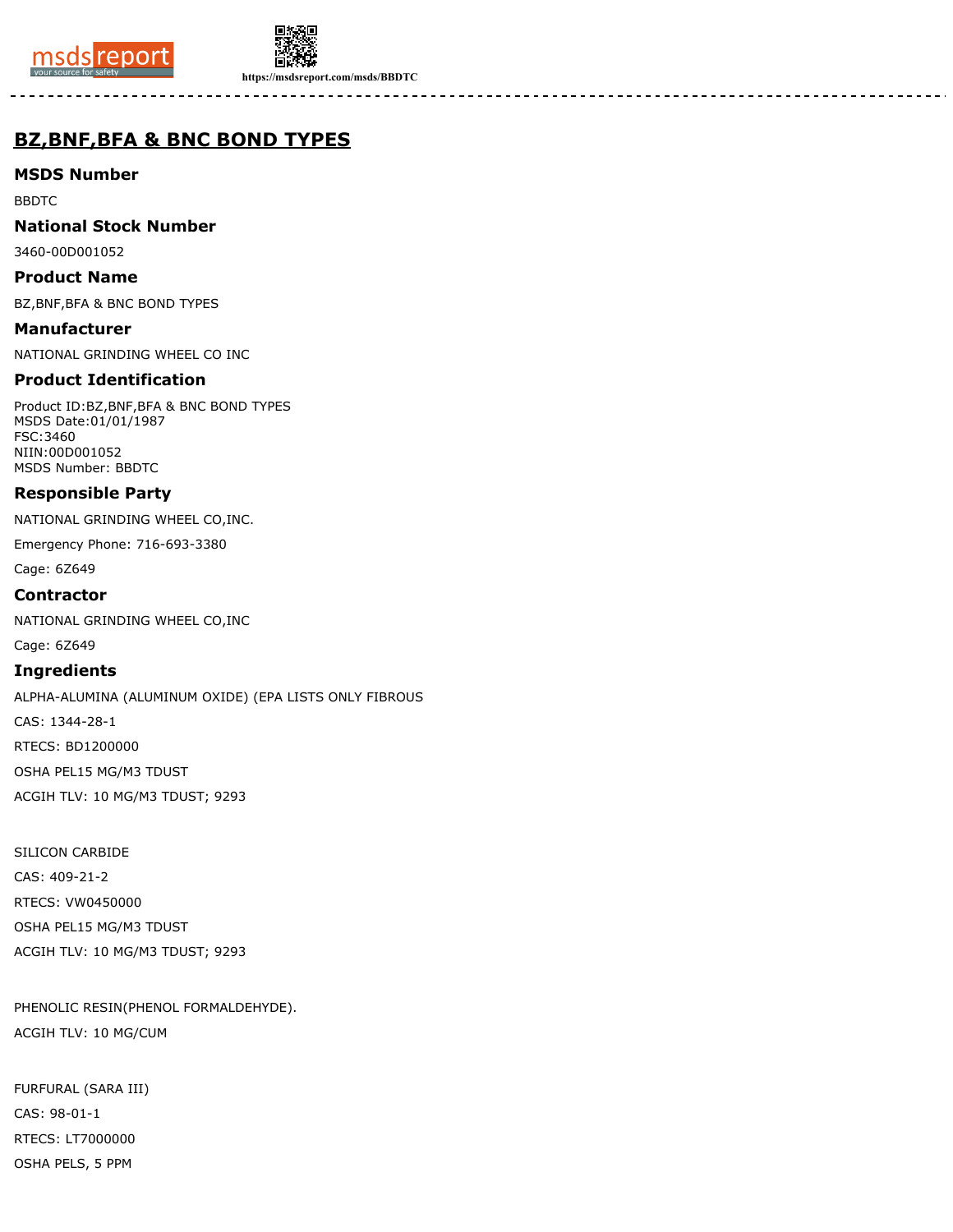



**https://msdsreport.com/msds/BBDTC**

ACGIH TLV: S, 2 PPM; 9293 EPA Report Quantity: 5000 LBS DOT Report Quantity: 5000 LBS

ALUMINUM SODIUM FLUORIDE (SODIUM FLUOALUMINATE OR CRYOLITE)

CAS: 15096-52-3

RTECS: WA9625000

OSHA PEL2.5 MG/M3 (F)

ACGIH TLV: 2.5 MG/M3 (F); 8990

#### **Hazards**

Effects of Overexposure:SKIN,EYE IRRITATION;DUST MAY CAUSE RESPIRATORY PROBLEMS;SKELETAL OR DENTAL FLUOROSIS.

## **First Aid**

First Aid:USE STANDARD FIRST AIR PROCEDURES. CALL EMERGENCY MEDICAL CARE.

# **Fire Fighting**

Extinguishing Media:NONE Fire Fighting Procedures:NONE Unusual Fire/Explosion Hazard:NONE

## **Accidental Release**

Spill Release Procedures:NORMAL CLEAN UP.

### **Handling**

Handling and Storage Precautions:REFER TO ANSI B7.1 STANDARDS.

# **Exposure Controls**

Respiratory Protection:IF EXCED TLV,NIOSH/MSHA APPR SELF-CNTND BRTHG APP (POS PR MODE) Ventilation:PROVIDE MECHAN(GEN/LOCAL EXHAUST)VENT TO MAINTN Protective Gloves:RUBBER/PLASTIC Eye Protection:SAFETY/CHEM GOGGLES Other Protective Equipment:APRON AND/OR FACESHIELD. Supplemental Safety and Health MSDS DATED 11-25-85. "OTHER INGRED":POTASSIUM FLUOBORATE,CALCIUM FLUORIDE,IRON OXIDE,CALCIUM OXIDE,CALCIUM CARBONATE & FIBEROUS GLASS.

# **Chemical Properties**

HCC:N1 Spec Gravity: > 1 Appearance and Odor:SOLID,MAY PRODUCE ODOR IN USE.

#### **Stability**

Stability Indicator/Materials to Avoid:YES NONE Stability Condition to Avoid:NONE Hazardous Decomposition Products:DUSTS;COOLANTS MAY PRODUCE OTHER DECOMPOSITION PRODUCTS.

#### **Disposal**

Waste Disposal Methods:STANDARD LANDFILL METHODS CONSISTENT WITH APPLICABLE FEDERAL,STATE & LOCAL LAWS.

Disclaimer (provided with this information by the compiling agencies): This information is formulated for use by elements of the Department of Defense. The United States of America in no manner whatsoever, expressly or implied, warrants this information to be accurate and disclaims all liability for its use. Any person utilizing this